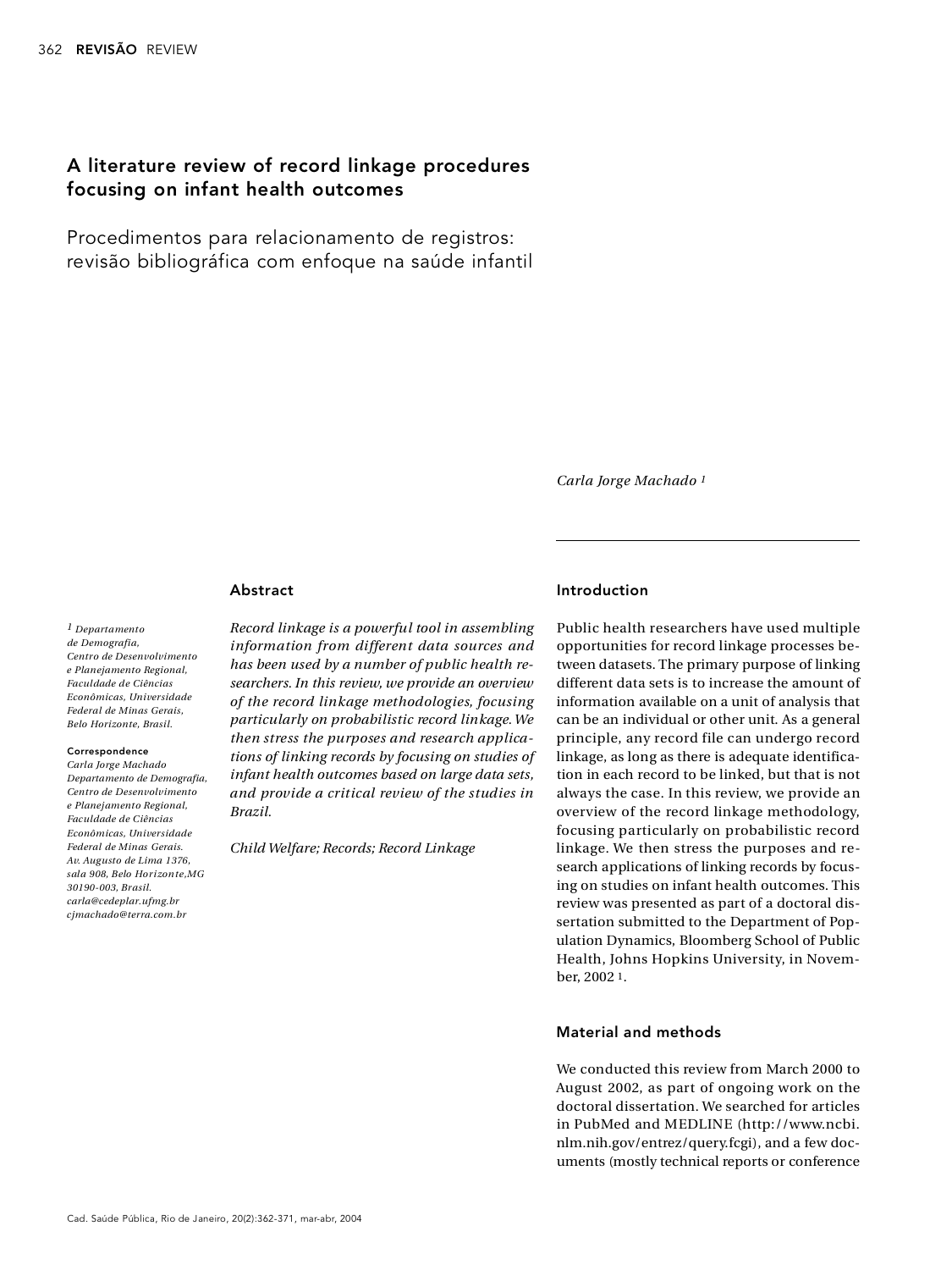papers) on Google (http://www.google.com). For Brazil, we searched in SciELO (Scientific Electronic Library Online: http://www.scielo.br), with three exceptions: one article was found in the journal *Informe Epidemiológico do SUS* by manual search conducted in issues since 1992 at the Federal University in Minas Gerais - Library of the Center for Development and Regional Planning (CEDEPLAR/UFMG) in July 2001. Two other doctoral dissertations submitted at Universities in Brazil were obtained through personal communication. We selected the seminal studies on record linkage, and in order to obtain a "state-of-the-art" picture we chose recent studies (from the late 1990s onward) whenever possible. In Machado 1, 70 studies were reviewed, and the 42 most informative were chosen for this article. We selected studies that used large data sets and focused exclusively or primarily on infant health outcomes, for example, birth certificates linked to death certificates or medical records linked to death records. With the exception of Brazil, all studies located in the search were from developed countries

## **Results**

## **Introduction**

The idea of record linkage is by no means new. Jenner's research on cowpox and smallpox vaccination in the late 18th century produced a detailed record system that linked all sorts of cows with human beings. Jenner's motivation to link data was the fact that there was something "special" about the material taken from the cows which, when injected into humans, produced protection against smallpox 2. Jenner's linked records were used as evidence that the intervention was efficacious. Today, historians consider Jenner's breakthrough a turning point in Western medicine 3.

In the 20th century, the first time the term "record linkage" appeared in the literature was in Dunn 4,5. There is a distinction between the two main types of record linkages. *Deterministic record linkage* links pairs of records on the basis of whether they agree on specific identifiers; *probabilistic record linkage* uses probabilities to determine whether a pair of records refers to the same individual. Deterministic record linkage can be undertaken whenever there is a unique identifier, such as a personal

identification code. In addition, if the researcher possesses a fair amount of identifying information for individuals in two different files, these pieces can almost uniquely identify an individual and allow a deterministic linkage. A critique of the deterministic match rules is that they do not adequately reflect the uncertainty that may exist for some potential links 6.

Newcombe et al. 7 describe the problem of automatically linking records from separate hospital databases. This is the very first mention in the literature about the possibility of probabilistically linking records. The authors wanted to link records of individuals exposed to low levels of radiation to determine the causes of their eventual death, the impact on their fertility, and later genetic defects in the Province of British Columbia, Canada, Howard Newcombe is indeed considered the scientist who had crucial insights that led to computerized approaches to record linkage in the absence of a unique identifier. He observed that the frequency of occurrence of a characteristic, such as surname, among matches and nonmatches could be used to compute a *score* or *matching weight* associated with the linking of two records (links are pairs formed, not necessarily referring to the same individual or entity, while a match is a pair formed that refers to the same individual or entity). For example, an agreement involving surnames "Smith" and "Smith" is certainly more likely to happen among unmatched pairs than an agreement between "Rothschild" and "Rothschild" (phonetic indexes such as Soundex or NYSIIS have been used in the context of deterministic and probabilistic record linkage; their key feature is that they code names based on the way they sound rather than on how they are spelled). Newcombe also observed that matching weights over different variables, such as age, surname, and first name, should be computed and added to obtain an overall matching weight. Pairs with higher values would be considered matches. Fellegi & Sunter 8 built on Newcombe's intuition and introduced the mathematical and statistical foundation for probabilistic record linkage, which is extensively used to the present. Fellegi & Sunter's approach is an extension of the classical theory of hypothesis testing, and can be summarized as follows: (1) In order to establish a summation of the matching weights, they had to be assumed to be statistically independent. (2) It is not always possible to consider a pair as a *match* or as a *non*-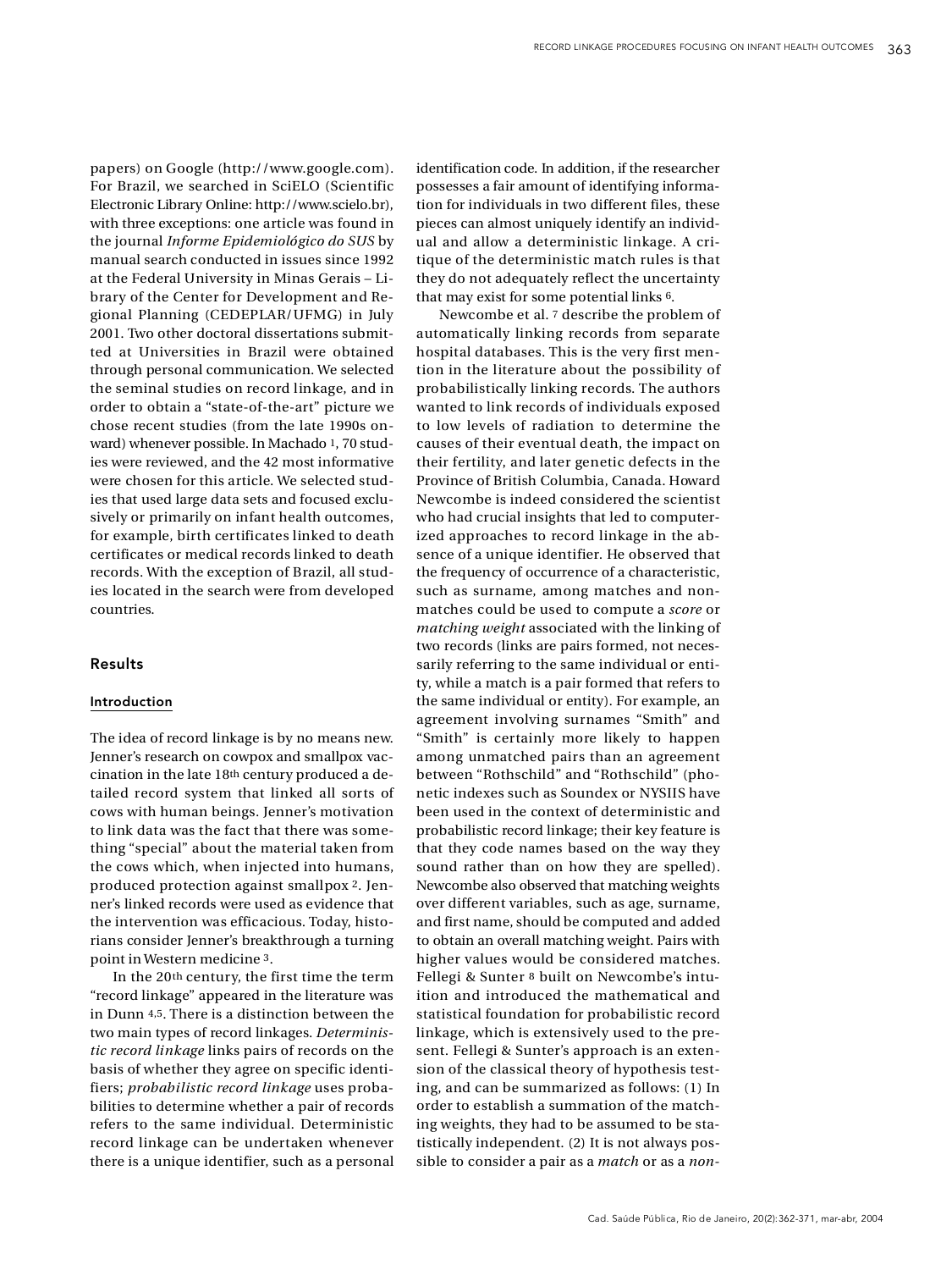*match*, and therefore a third category, a *possible match*, should be introduced. Fellegi & Sunter 8 established decision rules based on fixed upper bounds of rates of false matches and false non-matches that minimize the number of cases that need to be manually reviewed. (3) Hypothesis-testing theory was used to assert that there are error probabilities involved in the decision to classify pairs as *matches* or *non-matches.* (4) A mechanism was established in comparing two sets of records in order to avoid having to deal with every single pair-wise comparison; the authors suggested the use of a *blocking* mechanism which essentially requires that to be suitable for comparison, records should agree exactly on a unique variable, such as place of residence or date of birth.

Much research has been done since this groundbreaking work. It has been recognized that when there is a high probability that one individual in one file is uniquely represented in the other file, the power of record linkage can increase immeasurably 9. Once a best link is established between an individual in the first file and an individual in the second file, on the basis of having the highest probability weight, the process of searching the corresponding record in the second file is terminated for the record in the first file. Another area that has evolved enormously since the late 1960s is computer technology, which boosted the development of much software suitable for record linking. To date, the software developed by Matthews Jaro in 1985 <sup>10</sup>, called Automatch<sup>®</sup>, has been used extensively in the United States by individual and group researchers and also by the Census Bureau. In Canada, considered well advanced since the early 1980s in linking national data systems, especially to monitor health 11, the software GRLS (Generalized Record Linkage System) was developed at Statistics Canada 12.

The use of the commercial software Auto match© was considered unfeasible in Brazil due to the high cost of its private license (US\$)  $12,500$  in 1999 for the least expensive version)<sup>13</sup>. Meanwhile, Camargo Jr. & Coeli <sup>13</sup> developed the Recklink<sup>®</sup> software, which implements Fellegi & Sunter's theory and works much the same as Automatch<sup>®</sup>.

## Research application on record linkage: infant health outcomes

The need to link birth records and death records to assess risk factors for perinatal and infant outcomes has been recognized by researchers in developed countries 12. The rationale is that birth records provide information about the parents' characteristics, the mother's use of p renatal care, and neonatal health status, including birth weight and gestational age  $14$ , whereas death records provide information on the age at death and causes of death. In Brazil, where data on birth weight and gestational age are collected on birth records and death records, the quality of information on death records is far inferior to that in birth records. Therefore there is a need to retrieve information from the birth records.

Combining information from birth records and death records allows one to assess several associations. For example, it allows measurements of birth weight-specific infant mortality rates (Wilcox & Russell 15 formulated a model of birth weight-specific infant mortality that is widely used in epidemiology). Based on a series of studies in 1983 and 1986, they showed that reduced birth weight is not sufficient in itself to increase mortality and hence should not be used as a surrogate of adverse outcome, since the optimum birth weight maintains a fairly constant distance from the mean weight. This suggests that a shift in the birth weight distribution yields an equivalent shift in the mortality curve. If all else is constant, such a shift produces no net effect on infant mortality 16. In the field of epidemiology, it was only with the series of studies by Wilcox & Russell that the implications of such a phenomenon in populations started being recognized. Their work provided a powerful conceptual tool for understanding birth weight and mortality 17. All of this was made possible by using a linked data set of birth and death records from 49,000 early neonatal deaths in the United States in 1960 15. In a later study they matched births and deaths in North Carolina from 1970 to 1973 and used this linked data to study birth weight differentials in black and white infants in relation to their respective birth weight distributions 18 and soundly established their theory. Previous studies had been severely weakened by their small data sets 17. Today it is almost unacceptable not to review Wilcox & Russell's studies on birth weight and perinatal survival given the sound basis of their findings.

#### Studies in selected countries

#### • United States

The United States has compiled national linked birth and death files on a routine annual basis, starting with the 1983 birth cohort. To date, the combined analysis of birth and infant death certificates is considered a mainstay of mater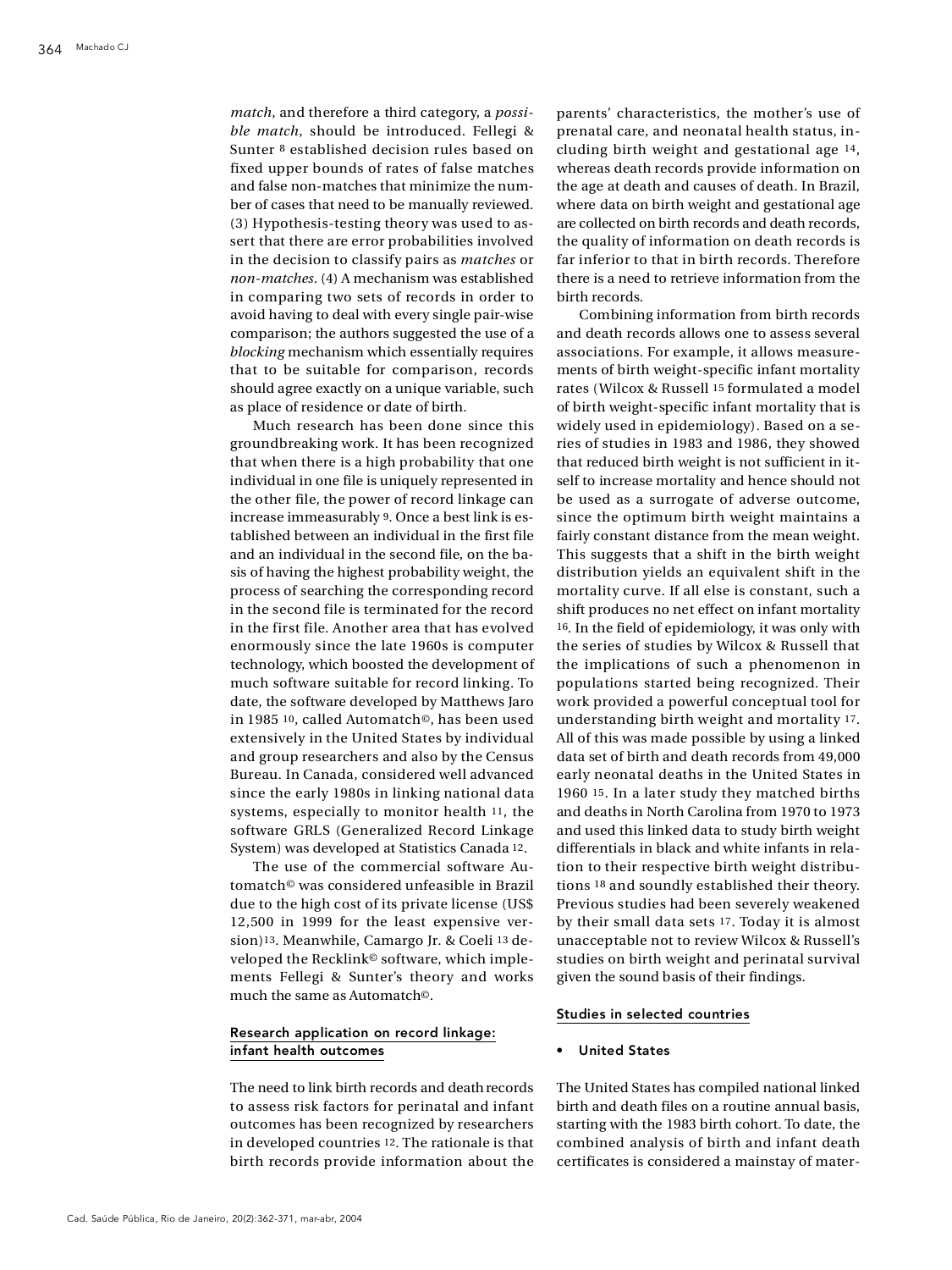nal and child health epidemiology in the country <sup>19</sup>. Major issues underlie the infant mortality problem in the United States assessed by linking birth and death records. For example, the data set showed that infants born weighing less than 1,500 grams account for less than two percent of all births but half of all deaths countrywide <sup>14</sup>. The gap between black and white infant mortality rates is an additional feature in the U.S. infant mortality picture. Birth weight for blacks is more likely to be less than 2,500 grams (and more markedly, less than 1,500 grams) as compared to whites, but the neonatal mortality rate was actually lower among black infants weighing less than 1,500 grams as compared to whites, which is in accordance with Wilcox & Russel's framework. In contrast, the post-neonatal mortality rate is twice as high among infants 2,500 grams and above for black than for white infants. It was thus possible to identify one of the major elements associated with general infant mortality in the United States as well as the major racial disparities.

The State and national linked birth and infant death file is generated essentially by matching the death and the birth record of the deceased infant by using highly specific inform ation, such as mother's and father's names. Other information is also used as needed. Combined, these several pieces of information can be seen as very specific and almost uniquely identify the infant. Most studies using birth and infant death records in the United States employ deterministic record linkage, which Scheuren 6 refers to as an operation that relies on multiple exact matches. However, we are aware of a few exceptions. Adams et al. 20 linked 1.4 million fetal deaths and birth certificates filed in Georgia from 1982 to 1990 in order to build birth histories for women. Mother's name was used, in addition to her social security number whenever available. The authors mentioned problems in the linkage related to the under-recording of fetal deaths and incorrect linkages of mothers' offspring in the case of twins (having similar names, same date of birth, etc.). Holian <sup>21</sup> also discussed the possibility of linking birth and infant death records probabilistically in each State and used the example of Cleveland, Ohio. The two studies were essentially methodological.

Attempts to use probabilistic record linkage in United States to study birth outcomes seem to be an option in case there is a need to extend the linkages to other databases. Holian <sup>22</sup> linked data from the comprehensive maternity and infant care project (MIC) in Cleveland and the adjoining suburbs of East Cleveland with a hospital database by deterministic record linkage, in order to add more personal identifiers to the MIC data. The second step was linking this newly constructed database with live birth and stillbirth certificates, by means of a combination of deterministic and probabilistic procedures. Eventually, 85 percent of all records were matched, but the author seemed to consider this percentage too low to derive conclusions from the data. The discussion focuses on the failure of linking infants to their respective birth (or stillbirth) registration rather than on a discussion of the substantive findings based on the matched data 22. Bell et al. 23 linked data from 1.46 million Medicaid claims with 53,000 birth records from California vital statistics for very low birth weight infants, from 1980 to 1987. The task involved a large amount of missing data, errors, and variations in names, and the authors reported that without probabilistic record linkage, the analysis of this combined data would have been impossible or prohibitively expensive.

#### • Canada

By means of record linkage, Chen et al. 24 examined, in Quebec, differences in fetal and infant mortality by maternal and infant characteristics and concluded that marked differences existed between educational groups that were substantially reduced after controlling for gestational age, birth weight, and smoking. Higher mortality rates were found in women with less than 12 years of education, especially in the post-neonatal period and for non-congenital diseases. In another study, all births and infant deaths in 1985-87 and 1992-94 in Canadian provinces were analyzed to assess the impact of the increased use of labor induction for post-term pregnancies in recent years 25. They found a reduction in post-neonatal mortality in 1992-94 in comparison to 1985-87 and suggested that the assessment of the efficacy of labor induction for post-term pregnancies should be expanded to include the postneonatal period. These findings, obtained by record linkage, were in disagreement with most randomized clinical trials but are probably a better reflection of current clinical practice, and suggested new avenues for research. In addition, changes in stillbirth and infant mortality rates for triplets were analyzed for the period 1985-90 to 1991-96 and were shown not to experience the significant decline that the overall fetal and infant mortality experienced 26.

In all studies, probabilistic record linkage was used. According to Fair et al. <sup>12</sup> probabilis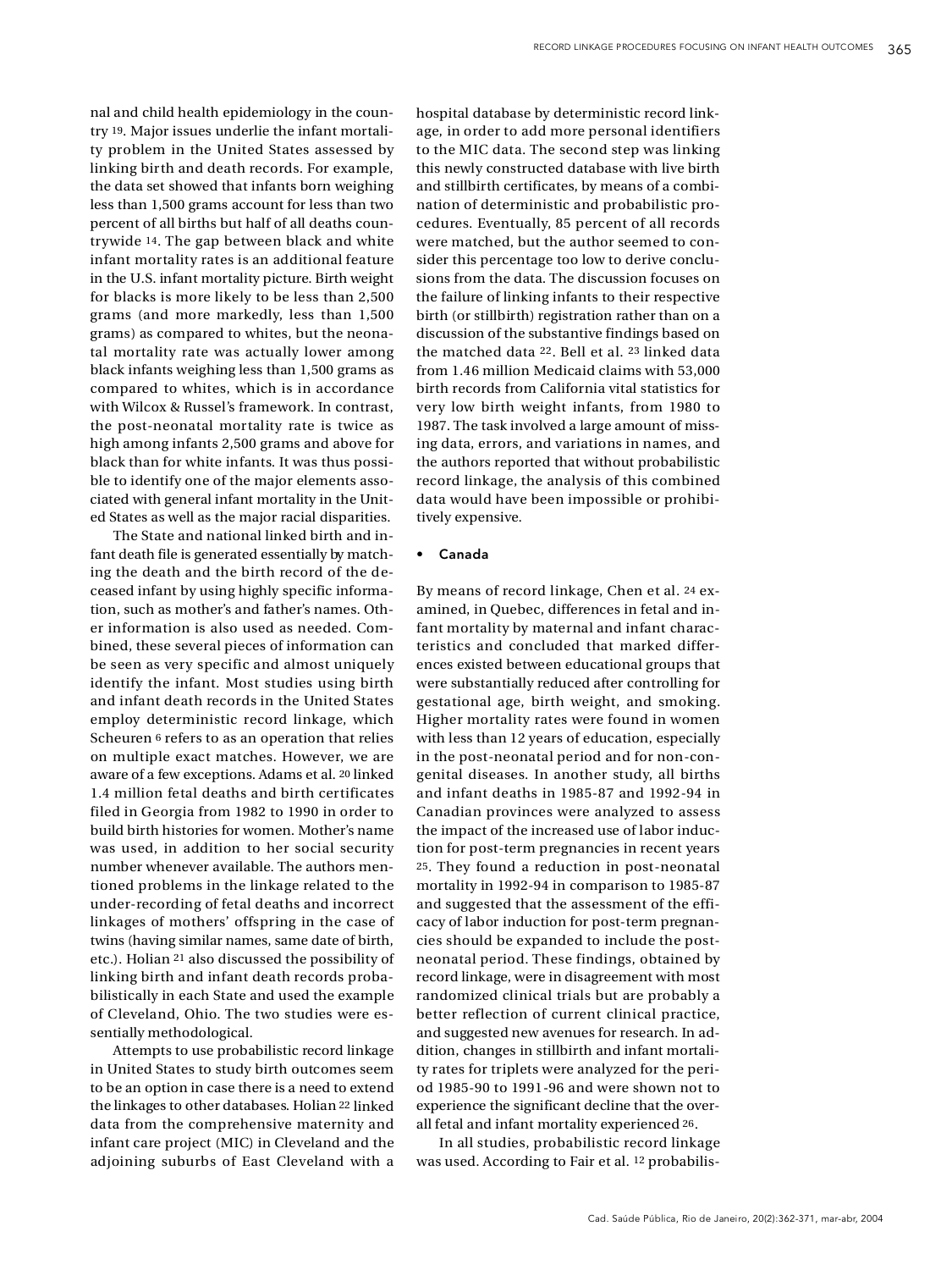tic linkage is considered the preferred linkage method in Canada. Indeed, the authors assessed the validity of probabilistically linking birth and infant deaths in Canada and showed that 99 percent of infant deaths in the Nova Scotia provincial data were successfully located in the Public Health Statistics Canada file. Furthermore, the fact that the theory of probabilistic record linkage was established by two Canadian statisticians, Ivan Fellegi and Allan Sunter, may play a role in the methodology's more widespread acceptance by researchers in that country.

## • Scotland

In the field of health research, probabilistic matching has been used in Scotland to identify records belonging to an individual since a unique patient identification number has not been in general use. Over the last ten years, e vent histories for patients have been built through the use of this methodology 27. Maternity records have been matched to birth records to verify whether maternal hypertensive disease alters the association between intrauterine growth retardation (IUGR) and neonatal mortality in preterm infants. In fact, there is considerable debate on this issue in the literature. Most authors believe that IUGR is a risk factor for neonatal mortality, while others believe that neonatal mortality is unaltered and still others believe that IUGR exerts a protective effect on neonatal mortality 28. Maternity records were subsequently matched to mortality records <sup>28</sup> in an extended linkage operation. Maternity records provided information on maternal morbidities; birth records on birth weight and gestational age; and death records, on status of the infant (death in the neonatal period). IUGR was shown to be a risk factor for neonatal death and the presence of maternal hypertensive disease did not alter the incidence of neonatal death. The linkage allowed the authors to investigate a substantial number of infants and to achieve the necessary power to assess the associations. Small studies would not allow the assessment of associations in which the probability of the outcome measure is low, as well as the number of hypertensive morbidities, with such a degree of capacity for generalization.

Scotland has a number of registers under the supervision of its Information and Statistics Division and National Health Service 27. Established in 1990, the Scottish Register of Children with a Motor Deficit of Central Origin  $(SRCMDCO)$  contains information on the corresponding cases born from 1984 onwards. In order to calculate cerebral palsy rates, routinely collected maternity data from the Scottish Morbidity Record series (SMR2) were probabilistically linked to cases of cerebral palsy in the SRCMDCO. In this record linkage operation, each cerebral palsy record was allowed only to make a best possible match to a corresponding SMR2 record <sup>29</sup>, since it was known that each cerebral palsy record would correspond to only one maternity record from the SMR2. The aim of the study was also to investigate whether or not twinning is a risk factor in itself for cerebral palsy after controlling for other factors considered predictive of cerebral palsy. The authors confirmed that being a twin poses an independent risk for cerebral palsy.

#### **Sweden**

Record linkage between registers in Sweden is immensely facilitated by the fact that identification numbers are given to every resident and are unique for each individual. These numbers are extensively used and accepted throughout society, which allows deterministic record linkages.

Four central health registers in Sweden were used to assess specific effects of maternal age, parity, educational level, and smoking for specified causes of neonatal deaths and stillbirths 30. Those registers are the Medical Birth Registry, which contains medical data on 99 percent of all delivered infants; the Registry of Congenital Malformations; the Child Cardiology Register; and the Cause of Death Registry. A record linkage was made to the Registry of Education, where the mothers' level of education could be assessed. All linkages were made possible by using the infant's date of birth combined with the identification number of the mother or the infant. Among the authors' many conclusions, smoking aggravates the risk of death from *abruptio placentae*; in addition, the risk of death for IUGR infants appears to be greater among higher-parity as compared to lower-parity mothers.

## • Norway

In Norway, as in Sweden, a unique identification number is assigned to all residents. Medical birth registries were established in Norway in 1967, with unique identification numbers, which facilitates deterministic record linkage between several data sets 31. Stene et al. 32 designed a cohort study linking records in the medical birth registry with those in the nation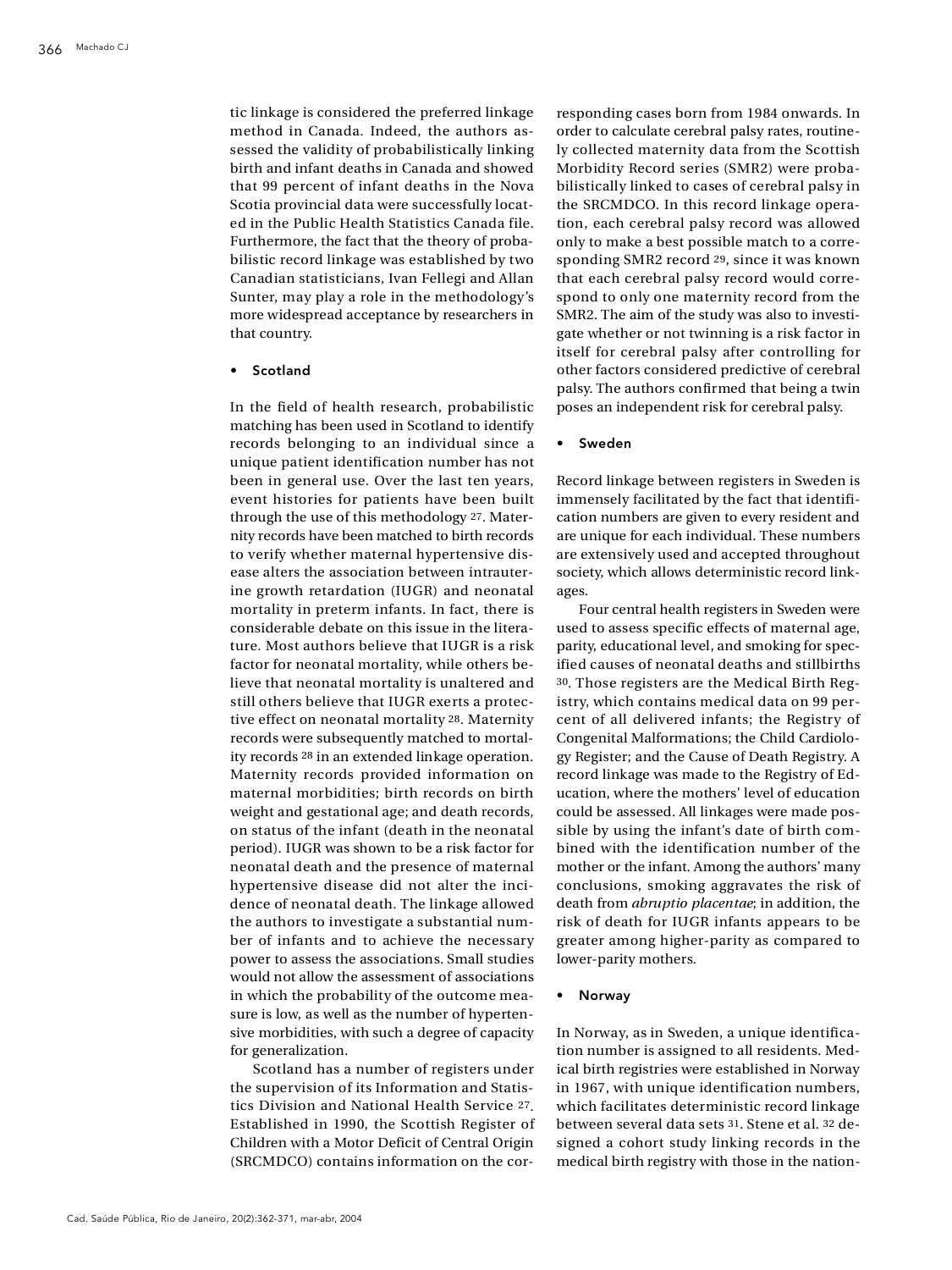al childhood diabetes registry, which contains all newly diagnosed cases of type-1 diabetes in children under 15. The authors were able to match 1,824 of the 1,863 cases of type-1 diabetes diagnosed from 1989 to 1998. Maternal and paternal age was obtained in the medical birth registry, and the birth order of the child was inferred from the number of previous live births. The authors concluded that the risk of diabetes in first-born children is not associated with maternal age, but increasing maternal age is a risk factor in children of second or higher order. This study was important because many other studies have failed to detect a significant association, and this is attributed partially to small sample sizes 32.

Another study aimed to assess the association between birth defects and paternal occupational exposure. All births in Norway from 1970 to 1993 were linked to the population censuses of 1970, 1980, and 1990. Presumably the paternal identification number in the child's birth register was linked to his identification number in the census. More than 1 million births were matched 33, and it was possible to make several specific associations. Some associations observed in the literature were confirmed (such as a tendency towards increased frequency of spina bifida among children of painters), but others were not (such as a tendency towards increased frequency of cleft lip/palate and neural tube defects in children of fathers in sales-related occupations). The authors discuss in detail the possibilities of misclassification of the exposure (occupation) and outcome (malformations) and the implications for such a study.

#### Denmark

Since 1968, all Danes have been given a 10-digit personal registration number at birth that is used in all Danish data sources. It makes the linkage between registries simple and valid 34. Linkages are thus performed with a deterministic methodology. Sorensen et al. 34 matched data on cognitive function obtained from the draft board with data from the Danish birth registry. The authors studied all men born in Denmark after January 1973 who were drafted at age 18 and resided in the fifth conscript Jurisdiction of Denmark (5,183 men). Low birth weight was found to be negatively associated with early adulthood cognitive performance. This study was not subject to self-selection bias, such as studies in which individuals are invited to participate. For example, in England individuals were identified in the birth registries and then invited to be interviewed: if they accepted, they underwent cognitive testing 35. About 47 percent of the identified individuals did not want to be tested (1,576 out of 3,318 individuals). If individuals with higher cognitive performance were more likely to participate (a reasonable assumption) then a positive association would not be found. Indeed the study by Martyn et al. 35 failed to show an association between fetal growth and poorer cognitive performance. In the Danish study the population is larger and is not self-selected, which was an advantage obtained from the record linkage study.

More recently, using the same cohort of Danish men, it was possible to examine the associations between fetal growth indicators and sight and hearing. A birth weight of less than 3,000 grams and body mass index at birth of less than 3.4 were associated with reduced visual acuity and impaired hearing 36. These studies are important for testing whether biologically plausible hypotheses hold in large populations and can thus suggest new pathways for research and explanations for findings.

### **England**

One study in England may well exemplify the importance of record linkage in studies associated with neonatal and maternal health in the era of HIV/AIDS. Interpreting seroprevalence trends is usually difficult because of the limited amount of demographic information retained in each sample. In trying to overcome that difficulty, Ades et al. <sup>37</sup> studied surveys in which computer records holding data on mother's age, ethnic status, and both parents' country of birth had been electronically linked to samples prior to anonymization tagging and testing. The neonatal seroprevalence surveys were matched electronically with data from child health computer systems (that had information on maternal age and ethnicity) and birth registration (parents' country of birth). The results showed that even though there is an increase in prevalence of HIV/AIDS in Southern Asia and Africa, the spread of HIV within the UK-born Southern Asian and Sub-Saharan African communities is very limited. A very low seroprevalence rate was observed in infants of mothers or fathers born in Southern Asia, in spite of cultural and travel ties to high-prevalence countries. The authors suggest that this kind of data linkage helps monitor the impact of the worldwide epidemic on prevalence and incidence locally 37.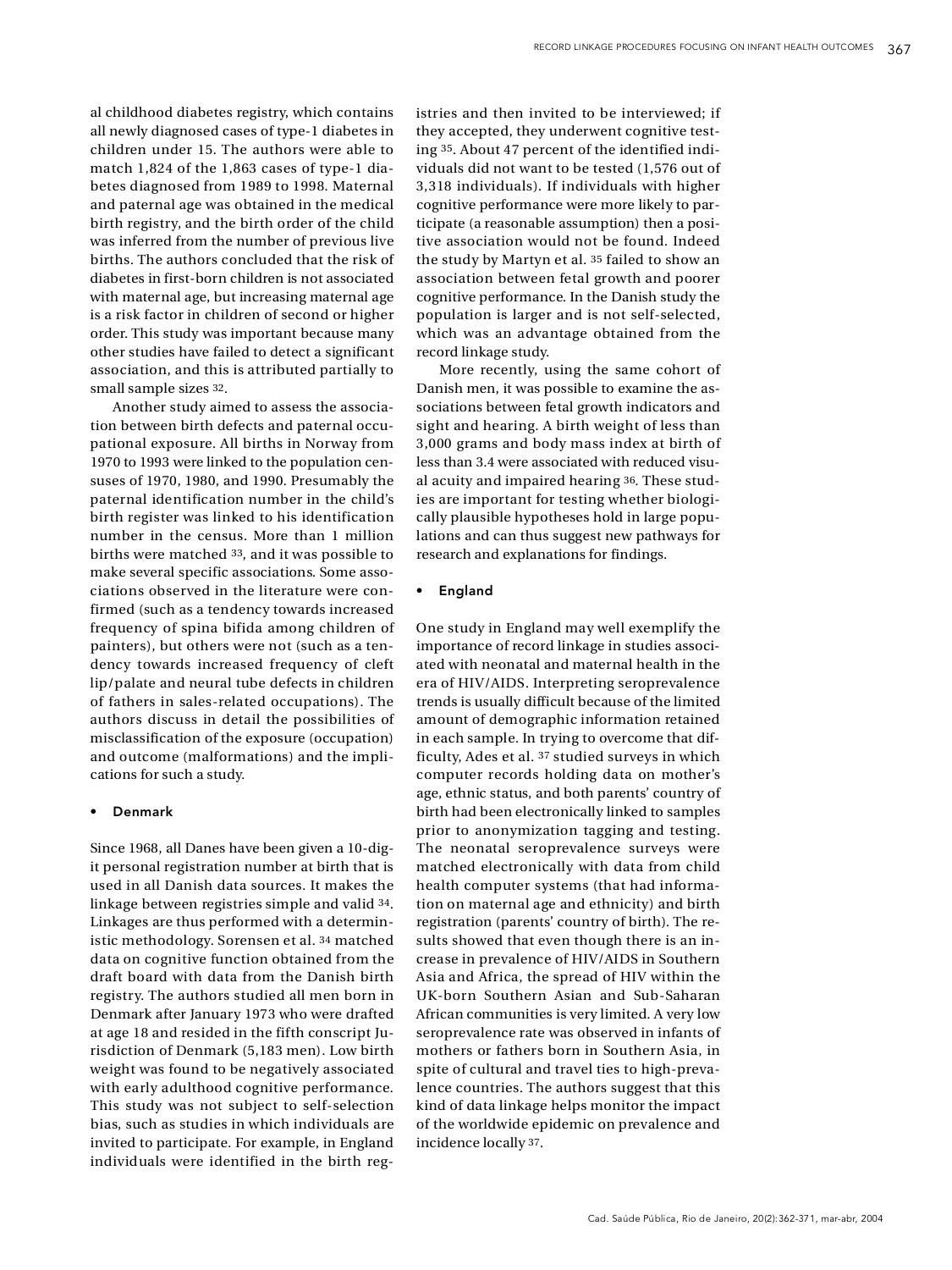#### **Japan**

Due to excellent data quality in Japan, which allows very accurate matching and high matching rates 38, it has been possible to do some extended linkages using several databases. Miura et al. 39 investigated whether birth weight and also childhood growth (especially rate of height increase in childhood) were independently related to high serum cholesterol and/or high blood pressure. The authors matched clinical records from infants with records at one year, three years, and then at 20. A high number of individuals in a single city (5,127) had their records matched, using the names and date of birth, in a two-item deterministic record linkage. The authors found that birth weight and growth rate in early childhood were associated with subsequent cardiovascular disease risk factors. This population-based study adds considerably to the so-called "Barker hypothesis", which asserts that an infant's nourishment before birth and during infancy, as manifested in fetal and infant growth patterns, is a determinant of the development of risk factors for coronary heart disease 40. There has been considerable controversy on this issue in the literature 41,42. All relevant evidence so far comes from the retrospective study of cohorts of countries that possess good vital registration of events over a long period of time, such as Finland 42, Australia, and the United Kingdom 43.

• Brazil

In Brazil the idea of linking birth and infant death records in a more systematic way is relatively recent. It is closely related to the introduction of the Information System on Live Births (SINASC), which established routine physician reporting of variables like birth weight and gestational age in the birth records. Several methodological studies since the mid-1990s have explored the possibilities of linking birth and death records. Almeida & Mello-Jorge 44 linked birth and death records of infants who died in the first semester of 1992 for mothers who resided in the city of Santo André, São Paulo State, at the time of the birth. The linkage was deterministic. First, records were computer-linked using sex and date of birth. Then, within this set of possible birth records for each death record, there was a manual search of the corresponding birth record by mother's name. Since there were 3,225 birth records and 66 death records, there were initially an average of 49 birth records for each death record, later reduced after sorting by sex and date of birth; on this reduced scale, the matching was a feasible task. Almeida & Mello-Jorge 45 used the matched data in a later study and concluded that IUGR, e ven after controlling for categories of gestational age, significantly increased the risk of neonatal death. Older maternal age (35 or older) and lower maternal schooling (less than completed primary school) also posed extra risks to neonatal mortality in that population.

Fernandes 46 linked birth and death records of infants born in 1989, 1990, and 1991 in the Federal District of Brazil. The linkage was based primarily and almost solely on the name of the mother and was done manually and involved many clerks and research assistants. Eventually, of the 3,062 infant deaths, it was possible to match 2,943 to their respective birth records. An important result of this study was the recovery of much information from the birth records not otherwise known for infants who had died. The percentage of missing information on the death records for mother's age, delivery mode, and birth weight decreased after the record linkage, from 30 percent to 4 percent; from 29 percent to 7 percent; and from 43 percent to 18 percent, respectively. The recovery of information was substantial for all variables, and especially for maternal age.

Noronha et al. 47 automatically and deterministically linked birth and neonatal infant death records for mothers residing in the city of Rio de Janeiro. The infants belonged to the 1996 birth cohort (second semester). The authors were able to identify and match 556 deaths with their corresponding birth records by using almost exclusively the mother's name that was typed in both databases. There was no mention of using phonetic codes such as Soundex. Birth weight and sex were used in case of homonymous mothers. As in Fernandes 46, the authors were able to recover considerable information reported as missing from or not recorded on the death record. The matching process substantially reduced the percentage of missing information for all variables in death records. For example, for birth weight and gestational age the percentage of missing data decreased from 8% to 1%; for maternal education, from  $21\%$  to  $1.3\%$ ; for multiple pregnancy, delivery mode, and maternal age it decreased respectively from  $6.3\%$ ,  $6.5\%$ , and  $19.1\%$  to zero in all three variables. This study was essentially methodological, and the authors stressed the importance of using birth records to retrieve information to supplement death record information.

Morais Neto & Barros <sup>48</sup> used the same procedure described in Almeida & Mello-Jorge 44,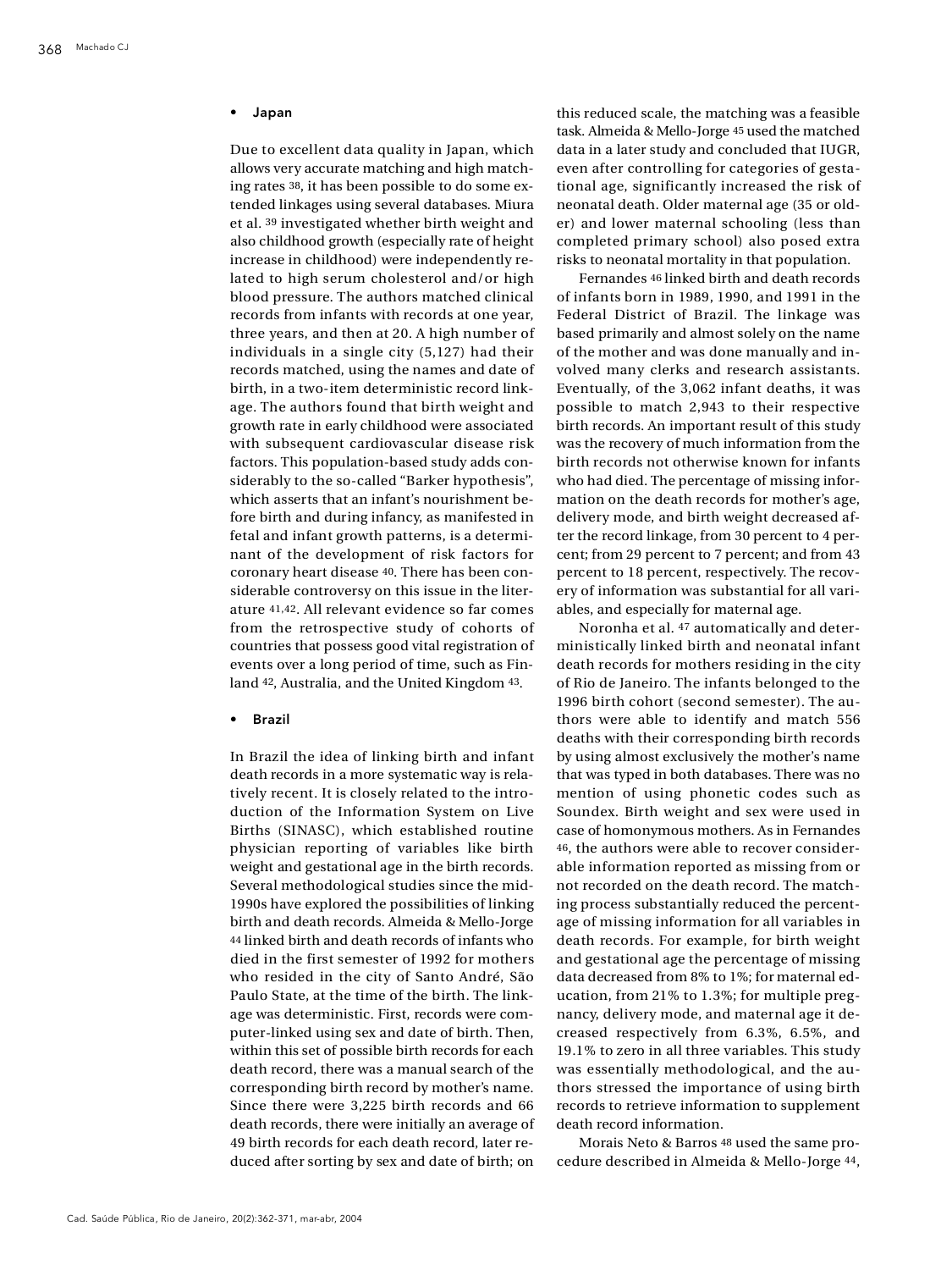a combination of automated and later manual search of records by mother's name, and matched birth and infant death records for mothers whose city of residence was Goiânia (Goiás State, in Central-West Brazil) at the time of childbirth. The authors matched 342 infant death records with their corresponding birth records for infants from the 1992 birth cohort. Birth weight under 2,500 grams, gestational age below 37 weeks, non-cesarean delivery, and birth in a public hospital were independently associated with neonatal mortality. The variables birth weight below 2,500 grams and birth in a public hospital were independently associated with post-neonatal mortality. Low maternal education was found to be significantly associated with post-neonatal mortality, and illiteracy posed extra risks for post-neonatal death, but not for neonatal death.

Cunha 49 used an automated and deterministic record linkage procedure to match birth and infant death records for infants from the 1997 birth cohort in the State of São Paulo. Maternal names were not available for this linkage. The author, in a first phase, used four variables to conduct the deterministic linkage: exact date of birth, sex, city of residence within the State of São Paulo, and maternal age. Records with missing values for any of the four variables were excluded from the record linkage operation. In addition, since the author wanted to study racial differentials in infant survival, records with missing values for the race variable were also excluded. The author found  $7.260$  possible birth records for  $5.820$ death records, or about 1.25 birth records for each death record. In order to decide which birth record was truly matched to each of the 5,820 death records, there was a comparison of all other common variables, such as birth weight or delivery mode, and a decision was made based on agreements and disagreements on these variables, using a deterministic approach. For the final analysis, the author decided that in case the information in birth and death records was in disagreement, for a single variable, the information on the birth records would be used, rather than that on the death record.

The author reported several important findings. As compared to white infants, black infants who died before the age of one year were more likely to have been born to multiparous mothers. Infants of mothers with less schooling showed a higher post-neonatal mortality rate, and the mothers were more likely to have declared at least one abortion. In a multivariate analysis in which the outcome variable was infant death (< 1 year of age), Apgar scores of less than seven at one and five minutes were the strongest predictors of infant mortality. Other factors independently predictive of infant mortality were: birth weight below 2,500 grams, gestational age below 37 weeks, race (black), maternal education below secondary level, maternal age less than 20 or more than 35, fewer than 7 prenatal care visits, non-singleton birth, and non-cesarean delivery 49.

## Discussion and conclusion

Record linkage processes can be deterministic or probabilistic. In this review we aimed to provide evidence on what Scheuren 6 (p. 419) stated after 25 years of experience in record linkage: "*Record linkage can aid a society in achieving advances in the well being* [of] *its citizens (...)*. [The] *epidemiological literature is* full of health studies that use record linkage *techniques to advance knowledge*". In countries where there is a longstanding tradition of a unique identifier for all citizens and residents, record linkage is a straightforward task; Sweden, Norway, and Denmark are among these countries. In Scotland, England, and Japan, a combination of good data quality and use of some personal identifiers has allowed researchers to conduct record linkages with a high degree of success and accuracy, using p robabilistic and deterministic methods. In Canada much importance is placed on the record linkage potential, and researchers appear to see the probabilistic record linkage as the "road to follow" for the next century 12. We have speculated that this is also related to a "milieu" in the research area of health and statistics in Canada. In the United States, some research uses probabilistic methodology - the most notable example is the Post-Enumeration Survey carried out to evaluate U.S. census coverage  $6$ . In the area of infant health and mortality, the vast majority of studies made use of multiple-item deterministic record linkage.

Brazil is in the very early stages of record linking. Most studies on infant health that used record linkage were based on a combination of deterministic automated and manual record linkage, while a few used probabilistic record linkage, a methodology that takes into account the uncertainty that may exist in personal identifiers. Based on our search, no other developing country has conducted such a body of studies using the method of record linking of large datasets. Researchers should consider utilizing record linkage procedures in order to link data to increase knowledge on infant health in Brazil.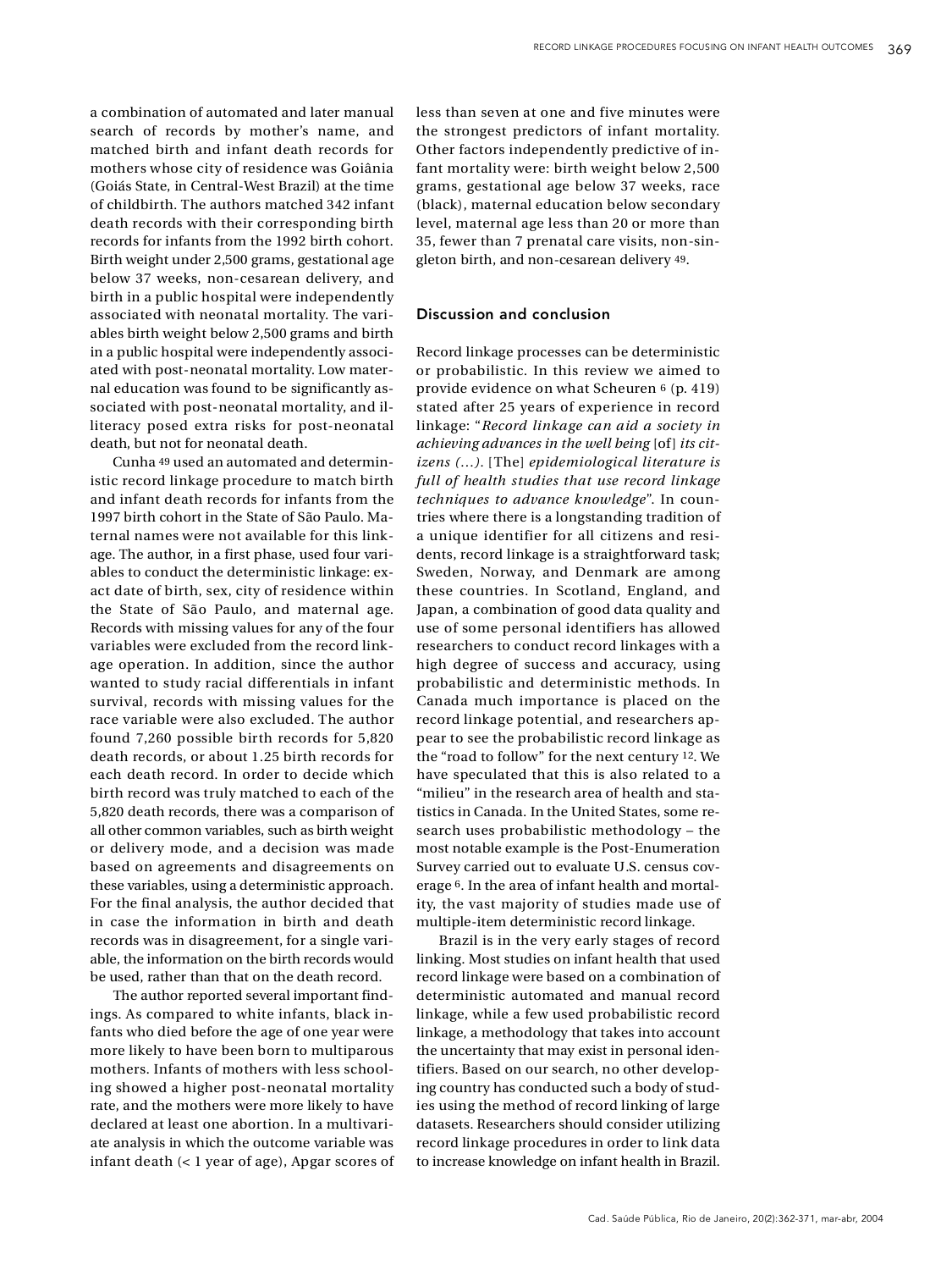#### Resumo

*O relacionamento de dados é um instrumento metodológico importante que possibilita que diferentes fontes de informações sejam unificadas em um só re*gistro. Este procedimento é utilizado por vários pes*quisadores na área de saúde pública. Neste artigo, faz*se uma revisão das metodologias de relacionamento de dados, especialmente do relacionamento probabilístico de registros. Enfatiza-se os motivos e as aplicações de pesquisa do relacionamento de dados, foca*lizando estudos sobre saúde infantil que fize ram uso* de bancos de dados com um grande número de regis*t ro s . Fi n a l m e n t e , faz-se uma revisão crítica dos estudos de relacionamento de dados nesta áre a , no Bra s i l .*

 $Saide$  *Infantil: Registros: Relacionamento de Dados* 

#### **References**

- 1. Machado CJ. Early infant morbidity and infant mortality in Brazil: a probabilistic record linkage approach [PhD Thesis]. Baltimore: Bloomberg School of Public Health, Johns Hopkins Universitv: 2002.
- 2. Wendel HF. Medical record linkage we need it now. J Clin Comput 1984; 13:72-9.
- 3. Watts S. Epidemics and history: disease, power and imperialism. New Haven/London: Yale University Press; 1997.
- 4. Dunn HL. Record linkage. Am J Public Health 1946; 36:1412-6.
- 5. Smith ME. Record linkage: present status and methodology. J Clin Comput 1984; 13:52-71.
- 6. Scheuren F. Linking health records: human rights concerns. Proceedings of an International Workshop and Exposition: Record Linkage Techniques; 1997 March 20-21; Arlington, United States. Washington DC: National Academy Press; 1999.
- 7. Newcombe HB, Kennedy JM, Axford SJ, James AP. Automatic linkage of vital records. Science 1959;  $30.954 - 9$
- 8. Fellegi IP, Sunter A. A theory of record linkage. J Am Statist Assoc 1969; 64:1183-210.
- 9. MacLeod MC, Bray CA, Kendrick SW, Cobbe SM. Enhancing the power of record linkage involving low quality personal identifiers: use of the best link principle and cause of death prior likelihoods. Comput Biomed Res 1998; 31:257-70.
- 10. Jaro MA. Probabilistic linkage of large public health data files. Stat Med 1995; 14:491-8.
- 11. Beebe GW. Record linkage systems: Canada vs the United States. Am J Public Health 1980; 70:1246-8.
- 12. Fair M, Cyr M, Allen AC, Wen SW, Guyon G, MacDonald RC. An assessment of the validity of a computer system for probabilistic record linkage of birth and infant death records in Canada. Chronic Dis Can 2000; 21:8-13.
- 13. Camargo Jr. KR, Coeli CM. Reclink: an application for database linkage implementing the probabilistic record linkage method. Cad Saúde Pública 2000; 16:439-47.
- 14. Buehler JW, Prages K, Hogue CJR, The role of linked birth and infant death certificates in maternal and child health epidemiology in the United States. Am J Prev Med 2000; 19:3-11.
- 15. Wilcox AJ, Russell IT. Birthweight and perinatal mortality: II. On weight-specific mortality. Int J Epidemiol 1983; 12:319-25.
- 16. Wilcox AJ. On the importance and the unimportance - of birthweight. Int J Epidemiol 2001;  $30:1233-41$ .
- 17. David R. Commentary: birthweights and bell curves. Int J Epidemiol 2001; 30:1241-3.
- 18. Wilcox AJ, Russell IT. Birthweight and perinatal mortality: III. Towards a new method of analysis. Int J Epidemiol 1986; 15:188-96.
- 19. Buehler JW, Prages K, Hogue CJR. The role of linked birth and infant death certificates in maternal and child health epidemiology in the United States. Am J Prev Med 2000; 19:3-11.
- 20. Adams MM, Wilson HG, Castro DL, Berg CJ, Mc-Dermott JM, Gaudino JA, et al. Constructing reproductive histories by linking vital records. Am J Epidemiol 1997; 145:339-48.
- 21. Holian J. Live birth and infant death record linkage: methodological and policy issues. J Health Soc Policy 2000; 12:1-11.
- 22. Holian J. Client and birth record linkage: a method, biases, and lessons. Eval Pract 1996; 17:227-35.
- 23. Bell RM, Keesey J, Richards T. The urge to merge: linking vital statistics records and Medicaid claims. Med Care 1994: 32:1004-18.
- 24. Chen J, Fair M, Wilkins R, Cyr M, Fetal-Infant Study Group of the Canadian Perinatal Surveil-